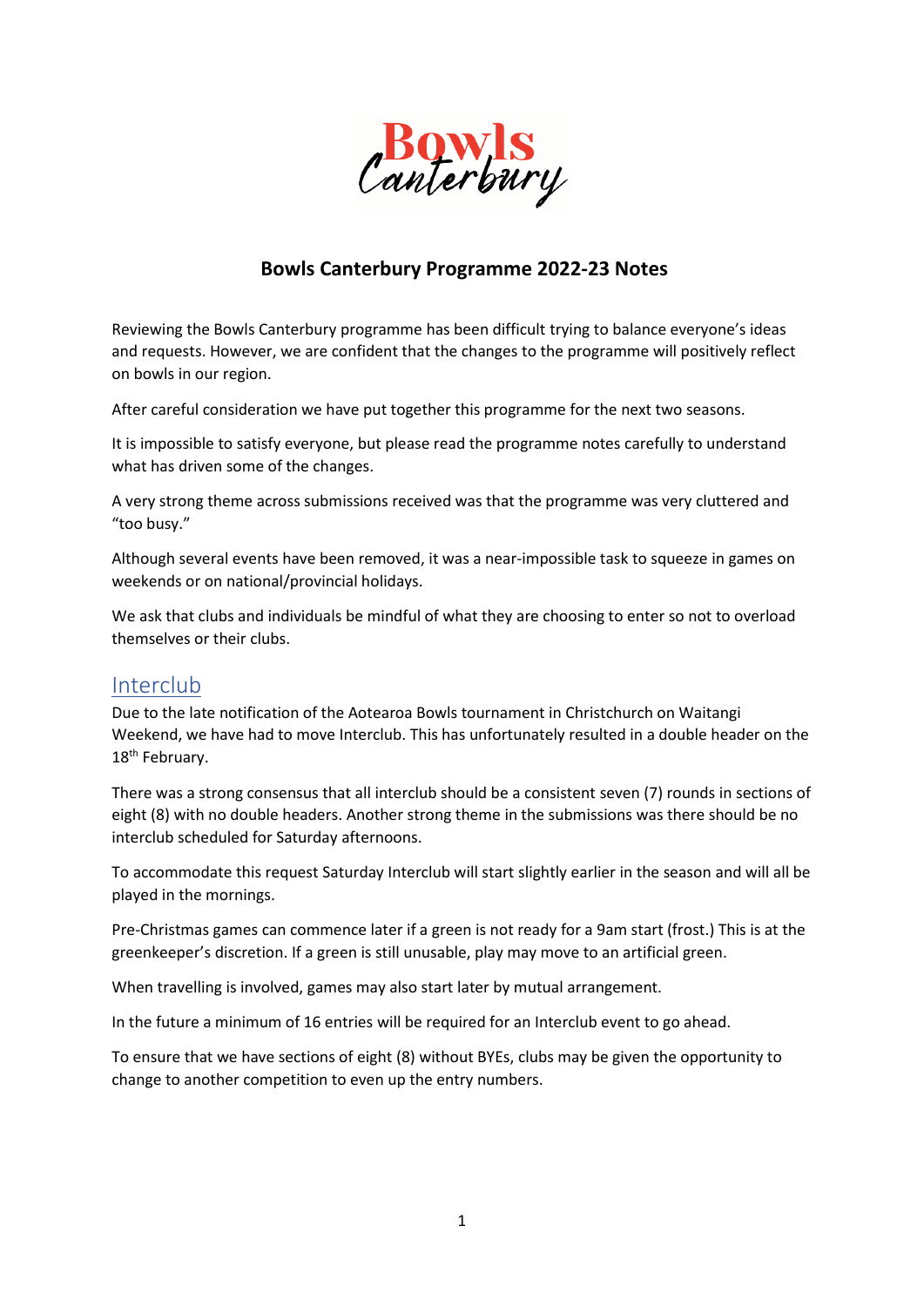# The Handbook

Full playing details and revised Conditions of Play for any new/changed events will be outlined in the 2022/23 Handbook.

# Artificial Greens

Will be assessed by the Greenkeepers Association pre-season and given a rating.

These will only be used for Centre Events if needed and will be based on ratings given by the Greenkeepers Association.

Artificial Greens can be used for Interclub – especially for those weeks near the start of the season where natural surfaces may not yet be ready for play (this will be at the discretion of the club greenkeeper)

# Centre Events

Centre events will be played out as far as possible in Post Section play. Events not completed will be played on a Finals Day.

If any Under 5 player involved in Finals Day and is in the Zone 5 Development Tournament team arrangements will be made to play these finals on another day.

#### Centre Singles

Will now be played in **sections of three (3)** and will become self-marking. This eliminates the need to bring a marker to section play and will also require less greens. Details and Conditions of Play will be in the Handbook.

## Green Closures

Greenkeeper/Green Superintendent to notify Meg by 7:20am at the latest so the info line can be updated and give clubs time to find alternative arrangements.

## National Interclub Sevens

Divided in to Division 1 and 2. Clubs may nominate which Division their sides are entered in to. Only enter one team can be in to Div 1. No restriction on entries in to Div 2.

nb. Under 5's Sevens has been put back in to the programme after feedback from the draft programme.

## Any Combination (AC)

There were a lot of requests for more mixed/gender neutral events. We have introduced some AC events into the Interclub programme and hope that smaller clubs will find this beneficial when trying to field teams.

#### AC Pairs 6pm (3 Bowls)

Sections will move as a group rather than on a home/away basis. Time limit will be 2 ¼ Hours.

#### AC 8's Post Christmas

Will compete for the Manning Cup

## Under 5's Pairs (2-4-2)

This will now be a Pre / Post Christmas competition.